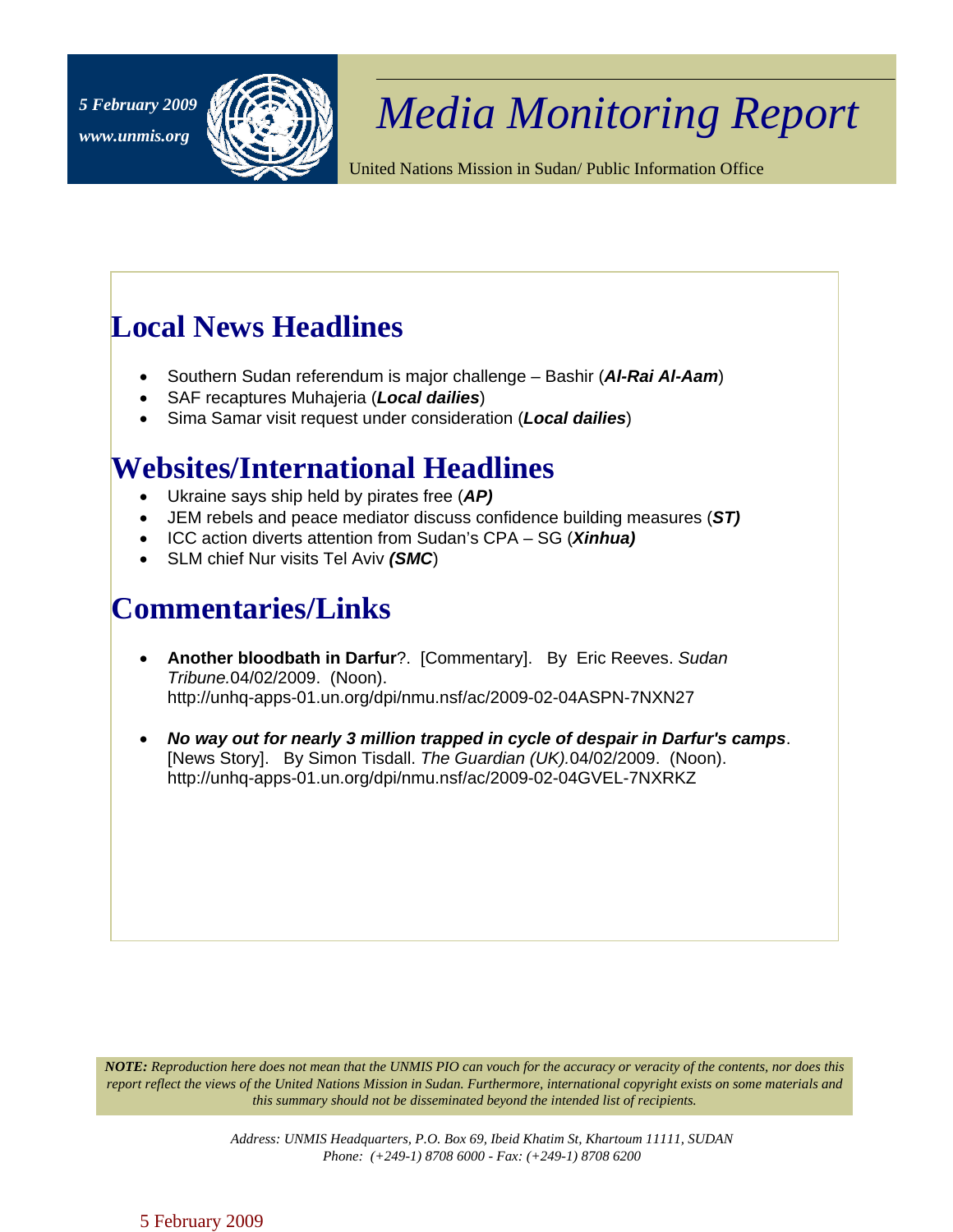# **Highlights**

### **Local Arabic and English Language Press**

#### **Southern Sudan referendum is major challenge – Bashir**

*Al-Rai Al-Aam* reports President Bashir as saying that the referendum in southern Sudan in 2011 will be the country's major challenge and that efforts are continuing to make unity attractive. According to *Al-Sahafa*, President Bashir said ICC Prosecutor Ocampo's allegations had generated unprecedented popular support for the president. He revealed that Ahmed Haroun had earlier tendered his resignation but he refused to accept it and reiterated that Ocampo is just a "mosquito buzz".

*Al-Sudan* reports the President as telling his audience of retired military and police officers that free and fair elections would be held this year and that all state leaders are on the ICC list.

#### **SAF recaptures Muhajeria**

*Local dailies* report SAF has recaptured Muhajeria and that JEM remnants are still being pursued. An army statement described the recapture as a major victory. Defence Minister Gen. Abdul Rahim Mohamed Hussein said SAF suffered no casualties and called JEM "bandits".

Meanwhile, a source says a gradual UNAMID pull out is expected in order to avoid the SAF-JEM confrontation. The source claimed the UN would have to bear the blame if any UNAMID soldier came to harm because it had been notified about the need to leave the town. The same source commended UNAMID JSR Adada's efforts to avoid devastation in the town.

*The Sudan Vision* reports South Darfur State governor Ali Mahmoud as saying SAF was carrying out mopping up operations while chasing JEM combatants northwards in the Masharif area, leaving casualties behind among civilians.

*Al-Ahdath* reports JEM leader Khalil met with UN-AU chief mediator Bassole in N'djamena yesterday and that he also met with JSR Adada. SAF 16th Brigade CO, Maj. Gen. Mohamed Ali said SAF would no longer tolerate the concept of so-called "liberated territories". JEM Commander Suleiman Sandal said his forces had pulled out of Muhajeria and were now 30 km away having been bombed by SAF for the last two days. SLA leader Minni Minnawi has demanded that the town be returned to his troops before mid-February. UN representatives in Nyala said they planned to visit Muhajeria tomorrow.

*Al-Ahdath* reports Foreign Minister Deng Alor as saying that SAF's entry into Muhajeria was a state policy decision and that the UN would have to accept and deal with that. "My information is that JEM fighters are stationed outside Muhajeria," he added. He blamed lack of coordination for failure of the UNAMID fact-finding mission to gain access to Muhajeria.

*Reuters* reported yesterday that gunfire erupted in Muhajeria, forcing thousands of civilians to take shelter outside a peacekeeping base, officials said. UNAMID peacekeepers told *Reuters* their forces heard shooting and three loud explosions around Muhajeria.

A spokesman said it was unclear whether the shots were caused by full-blown fighting, or whether troops from one of the warring parties were firing into the air to celebrate a victory.

**Page 2 of 4** 

5 February 2009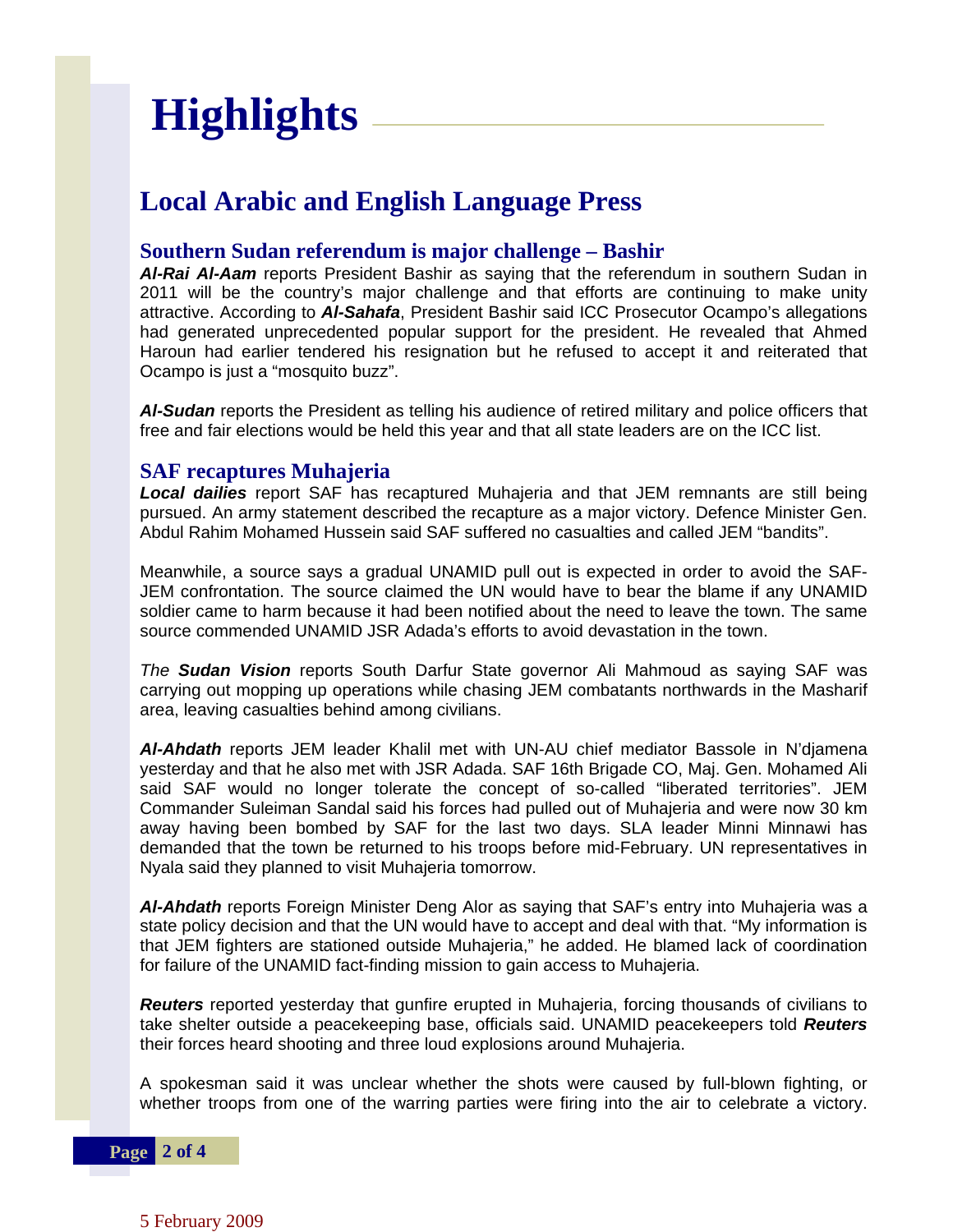There was no indication which side might have gained the upper hand.

UNAMID communications chief Kemal Saiki said peacekeepers in Muhajeria heard sporadic gunfire through the morning and early afternoon. "They saw armed vehicles, that were possibly a Government of Sudan patrol, circling the area," said Saiki, adding it was still unclear what stage the clashes had reached. "Civilians from the market converged on the UNAMID camp and they are still coming," he said.

#### **Sima Samar visit request under consideration**

*Local dailies* report that the authorities are now considering Human Rights Rapporteur Sima Samar's request to visit Sudan from February 25 to March 11, according to Human Rights Advisory Council Rapporteur Abdul Moneim Osman.

## **Websites/International News Coverage**

#### **Ukraine says ship held by pirates free**

*AP* KIEV, Ukraine – A merchant ship carrying tanks and weapons held by pirates off the coast of Somalia since September has been freed, Ukraine's president announced Thursday. A spokesman for the owners of the MV Faina said on Wednesday that a ransom had been paid to the pirates. Statement from the office of President Viktor Yushchenko said the ship was freed as the result of an operation involving special-services agents from Ukraine.

The Faina is loaded with military hardware and there had been fears the arms would fall into the hands of al-Qaida-backed Somali insurgents. Presidential spokeswoman Irina Vannikova was quoted as telling Russia's ITAR-Tass news agency that "the ship is now under the guard of forces of the U.S. navy and is preparing to head for the Kenyan port of Mombasa."

On pirate confirmed to *AP* that they no long had the vessel. "We have all indications that a ransom was paid regarding Faina," Lt. Nathan Christensen, a spokesman for the Bahrain-based 5th Fleet, told the *AP* on Thursday. He added that U.S. Navy ships, monitoring the Ukrainian arms ship, "saw something that could be a ransom, dropped on the ship on Wednesday."

Mikhail Voitenko, a spokesman for the ship's owner, said the pirates had received a ransom on Wednesday. He did not say how much was paid, but ITAR-Tass news agency put it at \$3.2 million. The pirates originally demanded \$20 million.

The MV Faina carrying a cargo of tanks and other weaponry plus about 20 mostly Ukrainian crew members was seized in September off the Somali coast.

According to *Reuters*, Kenya said it had bought the tanks for its army but foreign diplomats said the arms were bound for south Sudan -- a potential embarrassment to Nairobi, which brokered a peace pact for the region on its northwestern border.

#### **JEM rebels and peace mediator discuss confidence building measures**

*Sudan Tribune websites* 5/2/09 (PARIS) — JEM and the Joint Peace Mediator Bassole met in capital N'djamena today.

Hours after the withdrawal of JEM troops from the South Darfur town of Muhajeria, where SAF celebrated their victory and pledged defeat JEM troops in other battles.

JEM delegation led by Khalil Ibrahim discussed confidence building measures assigned to enhance